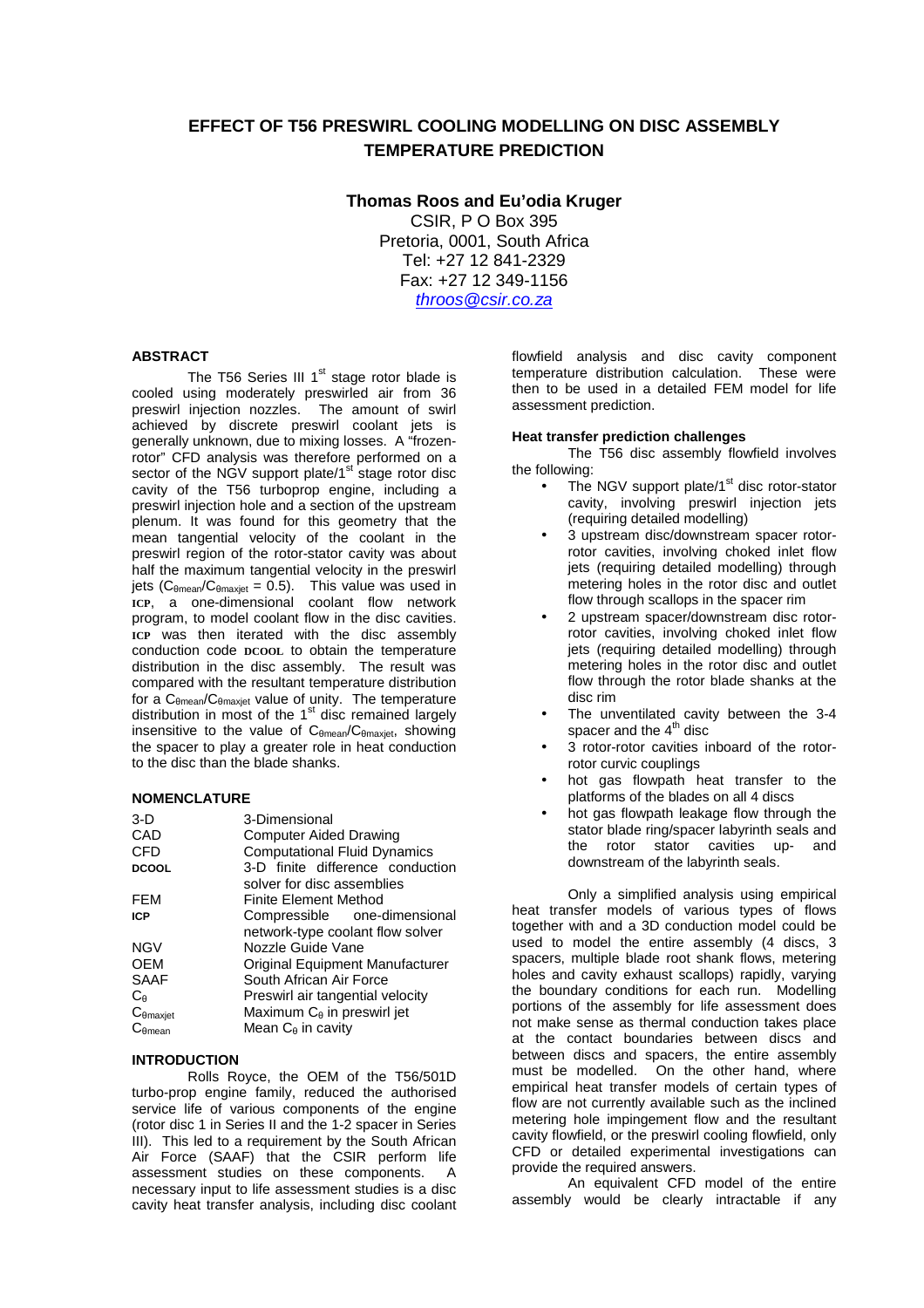accuracy regarding heat transfer was to be expected, as the mesh would have to resolve thermal boundary layers, three-dimensional (nonaxisymmetric) effects such jets as well as solve conjugate heat transfer. An 800 000 cell grid would be the minimum grid size required to solve one of the 6 disc-spacer cavities, given the metering-hole flows. Then, in order to perform a life assessment, solutions would have to be obtained for many different points on the operating cycle to capture the effect of transients.

### **Approach followed**

Because of the above, two numerical heat transfer analyses were then performed, one a simplified analysis of the whole assembly, the other a detailed CFD analysis of a subassembly. This twin-path approach was followed because no one tool available could perform the complete task.

In the first, a simplified numerical analysis, a one-dimensional coolant network solver, **ICP**, was used to model the coolant flow in the disc cavity regions of the T56 in 1999. A conduction model of the T56 disc assembly was built the following financial year using the 3-D disc assembly conduction code **DCOOL**. The **ICP** coolant flow and **DCOOL** conduction models have been continuously upgraded since then. **ICP** and **DCOOL** are described in Snedden et al (2005).

For the second, detailed type of analysis, Snedden (2003) describes the CFD analysis performed, where only a model of the cavity between the 1<sup>st</sup> disc and the 1-2 spacer was built and run. This CFD simulation concentrated on:

- The impingement flow from the metering hole, its effect on cooling the rotor disc in the hole and its effect on driving the flow in the cavity.
- The coolant flow exiting the cavity through the scallops at the outer radius of the 1-2 spacer and its effect on cooling both the rotor disc and the spacer as it passes through the constriction caused by the scallops.
- The radial and tangential thermal conduction through the disc and spacer.
- The heat transfer "footprint" on the disc and spacer.

The idea behind the twin-path approach was to modify the **ICP**-predicted heat transfer distribution to match the CFD results, and thereby create a quasi-empirical modification to be applied to the **ICP**-correlation for the T56 flows. This, when applied to a transient **DCOOL** disc assembly conduction model, would supply the results necessary for life calculation.

# **Preliminary results and research problem**

A steady-state calculation of the disc assembly temperature distribution at the take-off condition was then performed using **ICP** and **DCOOL**. This analysis resulted in predictions of unrealistically low blade root and disc temperature distributions in the  $1<sup>st</sup>$  stage disc relative to the other discs. Now the T56 Series III  $1<sup>st</sup>$  stage rotor blade is cooled using moderately preswirled air from 36 preswirl injection nozzles, set at 40° to axial direction in the axial-tangential plane. It was determined that the unrealistically low temperature predictions was due to the assumption in **ICP** that the swirl velocity in the rotor/stator cavity is equal to the swirl velocity in the pre-swirl jets at exit from the preswirl injection holes:

# $C_{\text{Amean}} = C_{\text{Amaxiet}}$

El-Oun and Owen (1989) showed that a radial outflow of coolant in a rotor/stator cavity from the disc centre, warmed by the disc, superimposed on the preswirl main coolant flow near the disc rim can cause the efficiency of a preswirl cooling system to deteriorate, firstly by slowing the tangential velocity of the preswirl flow and secondly by the mixture being heated by the addition of the warmed coollant. This mechanism was therefore subsequently added to **ICP** but the results obtained were still unrealistic.

Geis et al (2004) however showed that for a low number of preswirl injection nozzles (12 as opposed to 60 of El-Oun and Owen, 1989), quasiaxisymmetric flow cannot be assumed, and mixing losses reduce the cavity flow tangential velocity achievable. A decreased tangential coolant velocity increases the relative total temperature of the coolant entering the coolant admission holes in the disc.

In accordance with the modelling strategy described earlier, a CFD analysis of the  $1<sup>st</sup>$  stage stator-rotor disc cavity was therefore required to determine the ratio of cavity coolant tangential velocity to the pre-swirl jet tangential velocity C<sup>θ</sup>mean/C<sup>θ</sup>maxjet, as input to the next **ICP** analysis. This paper describes that activity.



Labyrinth Seal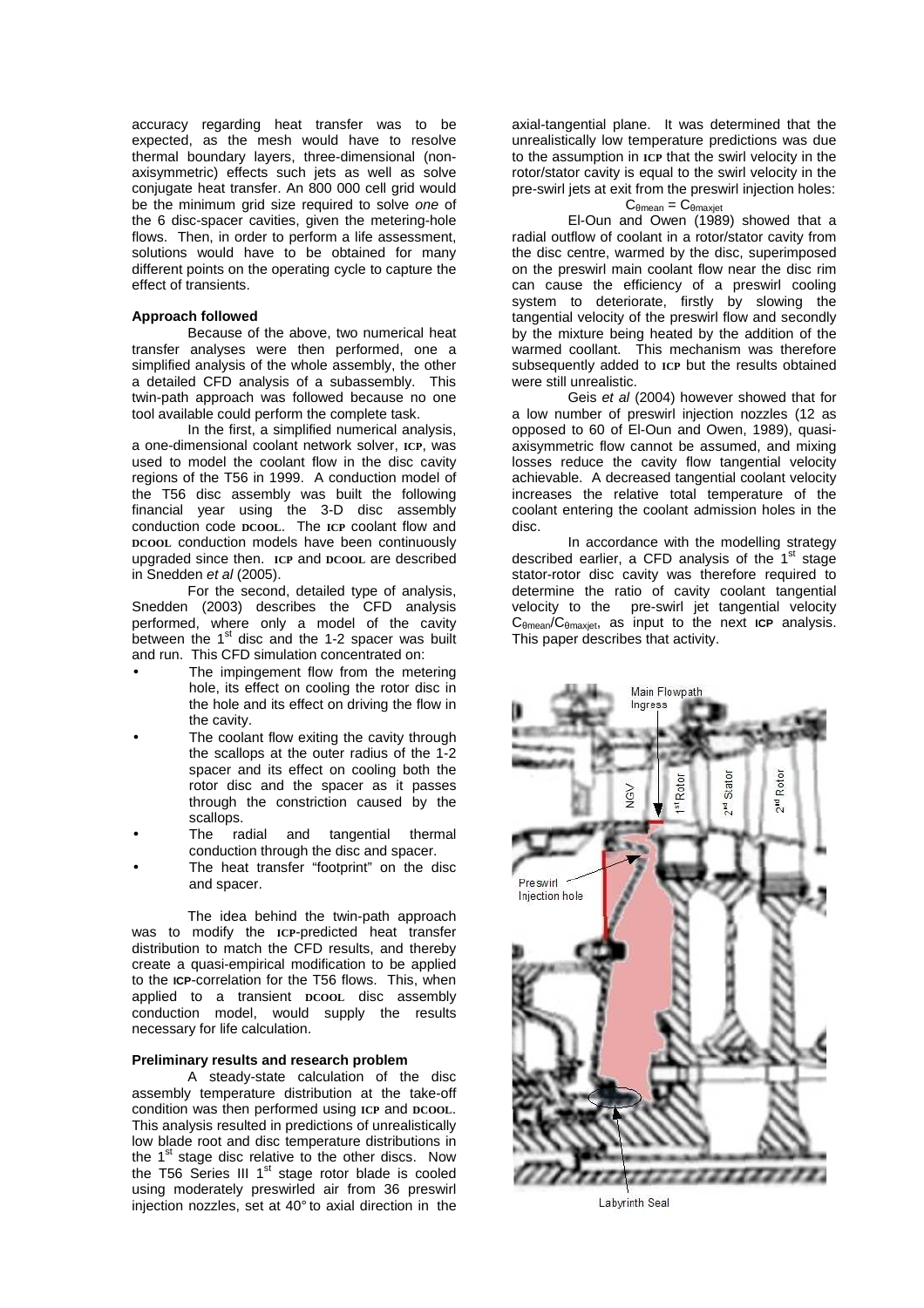#### Figure 1: Meshed region of T56 disc assembly **PRESWIRL COOLING CFD ANALYSIS**

#### **Geometry**

To perform a CFD analysis on a full 360° sector would prove computationally prohibitive. A sector was therefore sought that would contain an integer number of the relevant geometric features. This sector, with cyclic boundary conditions, would provide a representative solution. The numbers of dominant integer non-axisymmetric features are given in Table 1, as well as two possible sector choices.

Table 1: Integer number of features in geometry concerned

|            | Full<br>$360^\circ$ | 1/36<br>sector | 1/34<br>sector | <b>Modelled</b><br>sector |
|------------|---------------------|----------------|----------------|---------------------------|
| Rotor      |                     | 102/36         | 102/34         |                           |
| blade      | 102                 |                | $=$            | 3                         |
| holes      |                     | 2.833          | 3              |                           |
| Pre-swirl  |                     | $36/36 =$      | $36/34 =$      | 1 (new                    |
| holes      | 36                  |                | 1.059          | diameter)                 |
| Cover-     |                     | $24/36 =$      | $24/34 =$      | 1 (new                    |
| plate nuts | 24                  | 0.667          | 0.706          | diameter)                 |

In order to obtain the correct flowfield, the CFD analysis required for this project would have to include the full rotor-stator cavity bounded by the NGV support plate and the  $1<sup>st</sup>$  stage rotor disc, including the labyrinth leakage flowpath boundary conditions, the full stationary and rotating walls and the hot gas flowpath.

It is very important to obtain realistic flow in the preswirl injection hole itself, since it drives the entire preswirl cooling process. As the injection hole is aligned at an angle of 40° to axial direction. the flow will separate where the hole wall makes an acute angle with the front face of the NGV support plate, causing a non-axisymmetric vena contracta. The inclusion of the section of plenum upstream of the hole allows this vena contracta to develop in the model, as the boundary conditions are moved away from the hole entrance. Figure 1 shows the regions modelled in colour.

As non-axisymmetric geometric details exist on both the stationary and rotating walls, a choice had to be made as to the use of a transient sliding mesh or a steady state "frozen rotor" approximation. The latter was chosen as the computational requirements are not so demanding and the results are still applicable.

As the temperature of the coolant in the rotating cooling hole in the rotor blade root was the ultimate aim, it was decided that exact modelling of the rotor blade cooling holes was required for accuracy. This gave the  $1/34<sup>th</sup>$  sector as the preferred geometry, with the area of the upstream injection hole increased by 5.9% and the diameter of the NGV support plate nuts reduced (by keeping the blockage area ratio constant) to achieve equivalence with the full 360° case.

#### **Boundary conditions**

Boundary conditions were calculated from known OEM data. Boundary types were not always obvious, however. When a pressure boundary was initially applied at the three rotor blade coolant admission holes, reverse flow back into the rotorstator disc cavity occurred at one of the holes. A "frozen rotor" analysis is essentially steady-state, while the reality is transient. A fixed massflow boundary was then applied at the holes instead; giving a better representation of the flow since the passing frequency of the blade admission holes past the preswirl injection jet is more likely to give rise to a fluctuating pressure in the coolant admission holes than a fluctuating flow direction. Over time an equal amount of coolant is expected through each of the coolant holes, and this was enforced by boundary condition.

The pressure and temperature at the upstream plenum boundary was known as well as the massflow through the preswirl injection hole. The velocity at this inlet boundary was adjusted until the static pressure calculated for this region equalled that in the combustion chamber. The sides of the upstream plenum boundary were not chosen to be cyclic boundaries, but slip walls, to prevent spurious tangential velocities that take excessively many iterations to dissipate. The CFD geometry does not follow the exact T56 geometry at the top of the upstream plenum where the  $1<sup>st</sup>$  stage stator tab slots into the NGV support plate, but is instead simplified from an inner lip at the outer wall to a simple cylindrical outer wall (see from Figure 1), as the extra detail was not considered justifiable as the velocities are very low there.

A fixed massflow boundary velocity was imposed at the labyrinth seal near the disc bore. At the hot gas flowpath interface with the stator-rotor cavity flowfield, the flow direction is determined by the upstream stator blade row. Velocity components were imposed at this pressure boundary to simulate the flow exiting the stator blade at the hub. The velocity values were estimated and assumed to be at 60° to the axial direction. This provides the tangential velocity component at the outer radius flowfield boundary.

# **RESULTS Preswirl injection hole**



Figure 2: Vector section at central plane of preswirl injection hole.

Figure 2 shows a slice in the axialtangential plane through the centre of the preswirl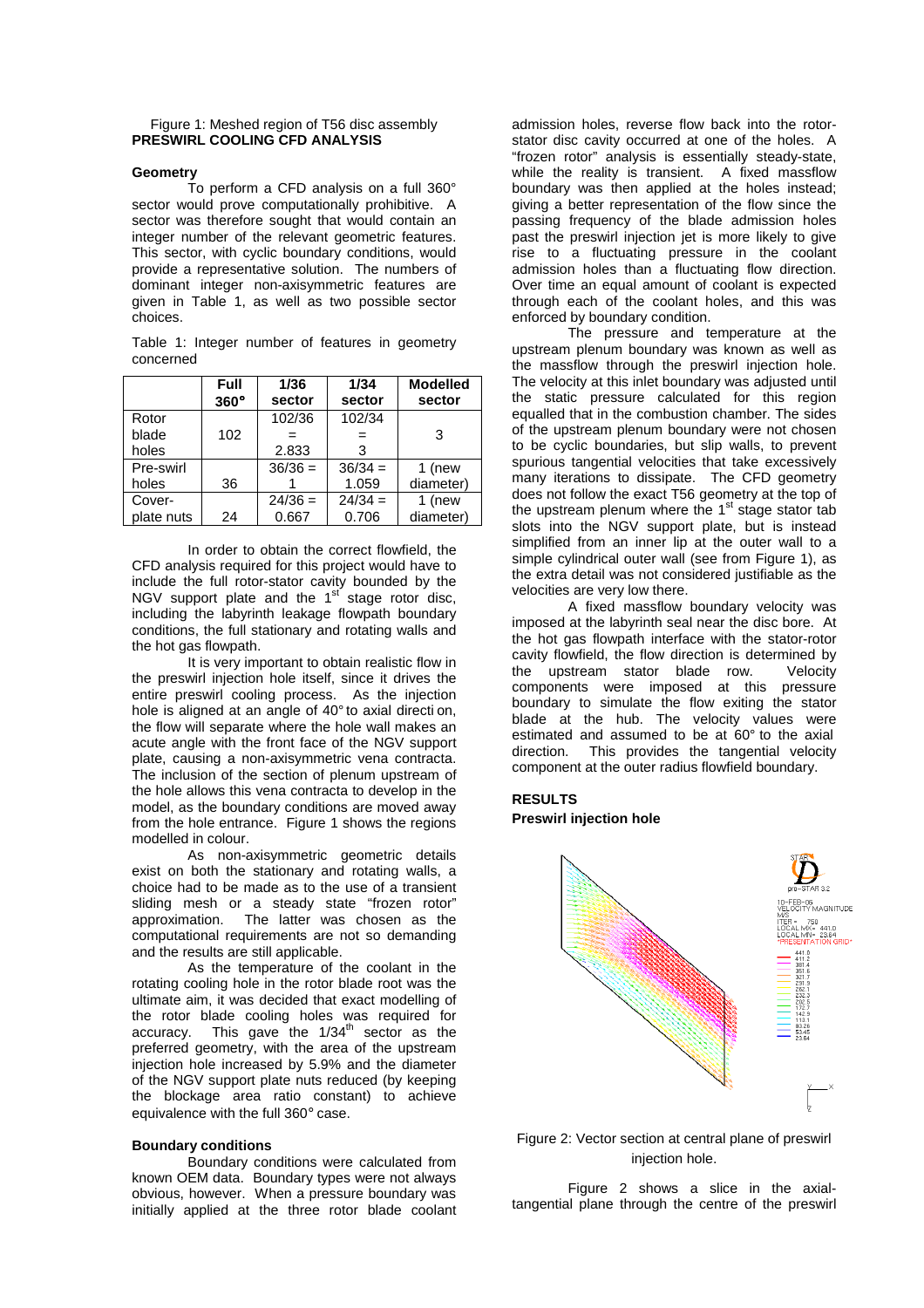hole. The separation from the wall is visible at the inlet to the hole. Figure 3 shows the velocity magnitude and temperature distributions at the outlet from the injection hole. The low-velocity core resulting from the separation at the hole inlet can be seen in both Figure 2 and Figure 3.







Figure 4: Velocity magnitude at slice through injection hole.



Figure 5: Temperature at slice through preswirl injection hole.



Figure 6: Tangential velocity at slice through injection and blade coolant admission hole.

# **Impingement region**

Despite the strength of the injection jet (about 400m/s: see Figure 2), the essentially tangential velocity of the coolant in the cavity between the NGV support plate and the 1<sup>st</sup> stage rotor is much slower, at about 150m/s (see figures 4 and 6).

Correspondingly, the coolant temperature in the cavity between the NGV support plate and the 1<sup>st</sup> stage rotor (about 670K) is not anywhere near as low as in the jet (about 560K) but closer to the upstream plenum temperature of 650K (see figure 5).

Figure 6 shows the tangential velocity distribution at a different slice, cutting through one of the blade root coolant admission holes. Here the coolant tangential velocity in the cavity between the NGV support plate and the 1<sup>st</sup> stage rotor is seen to lie between 130m/s and 150m/s, about half the tangential velocity in the high-momentum part of the jet.

This is shown more clearly in Figure 7, a slice taken in the axial-tangential plane. Despite the tangential velocity in the high-momentum part of the jet exceeding 300m/s, it is only able to entrain the coolant in the cavity to a tangential velocity between 140m/s and 160m/s. The mean coolant temperature in the cavity at this radius appears to lie between 667K and 687K, all hotter than the plenum coolant temperature.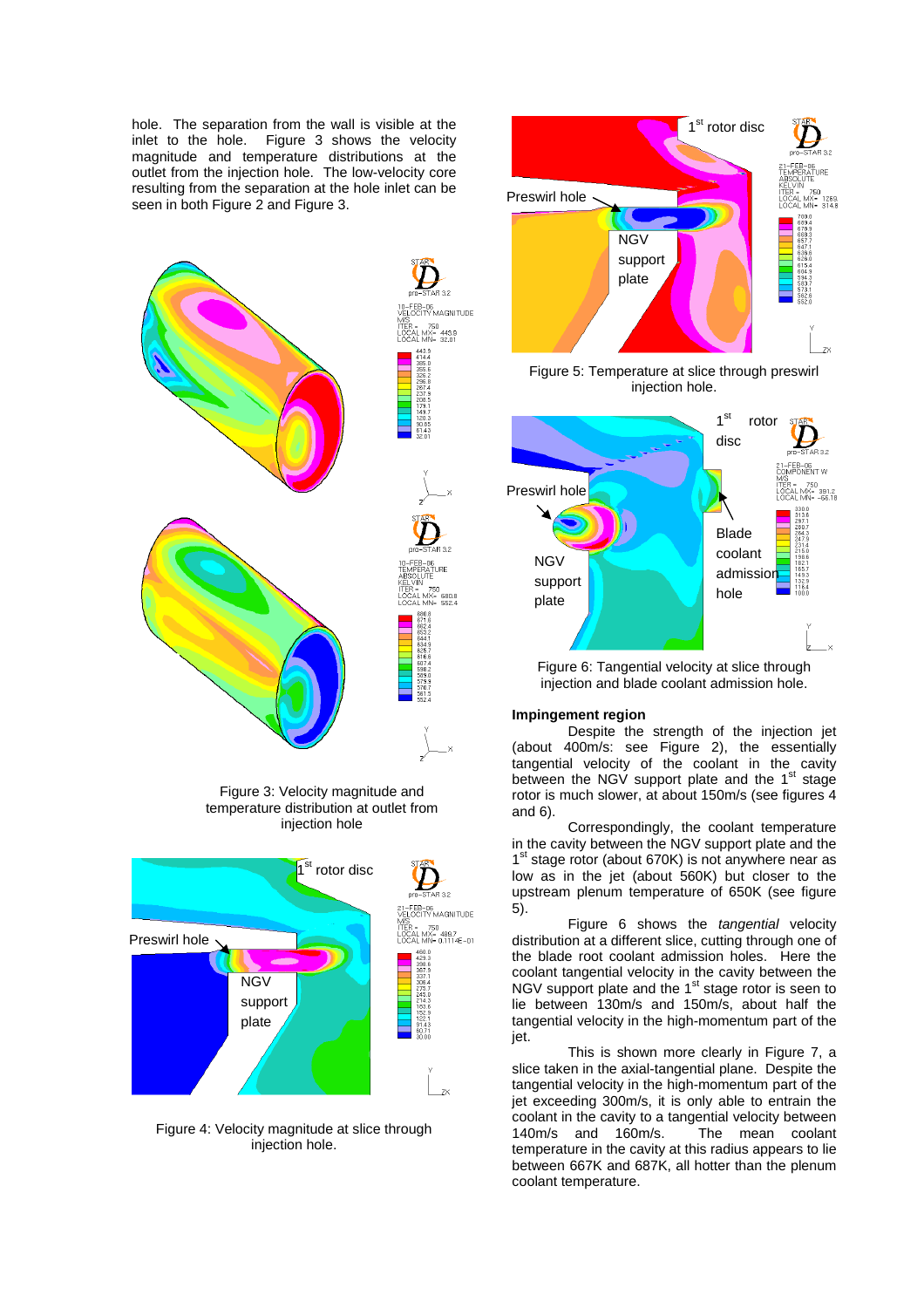

Figure 7: Tangential velocity and temperature in slice taken in the axial-tangential plane through preswirl hole



Figure 8: Coolant temperature footprint on 1<sup>st</sup> stage rotor disc

Better understanding can possibly be obtained from looking at Figure 8, which shows the impingement of the coolant jet on the 1<sup>st</sup> stage rotor disc, frozen at an instant. The coolant temperature at the centre of the impinging jet (which strikes the leftmost hole in figure 8) lies between 625K and 650K, lower than the plenum temperature. This shows at least some temperature drop due to preswirl. Outside the jet the coolant is hotter, but the temperature of the coolant entering the holes is at or less than 650K on average.



Figure 9: Coolant temperature distribution at axialtangential slice through coolant holes



Figure 10: Pressure gradient in cavity

Figure 9 shows the coolant temperature distribution at an axial-tangential slice through the blade coolant admission holes. The footprint of the jet can be seen, and the temperature of the coolant entering the coolant holes is at or less than 650K on average. From the above it may be determined that as a fair rule of thumb, the mean coolant tangential velocity in the T56 NGV support plate-1st stage rotor disc cavity is about half that of the coolant jet maximum tangential velocity, or

#### $C_{\theta$ mean = 0.5  $C_{\theta}$ maxjet

This relationship was then implemented in the **ICP** model to obtain a **DCOOL** temperature solution for the disc assembly. As a matter of interest, the static pressure gradient in the NGV support plate-1st stage rotor disc cavity is shown in Figure 10. It can be seen that a noticeable gradient is only discernable in the transition region between the cavity proper and the impingement jet region.

#### **ICP/DCOOL analysis**

The **ICP** model was modified such that the tangential velocity of the coolant in the preswirl region of the cavity was half that of the tangential velocity of the jet. **ICP** was then iterated with the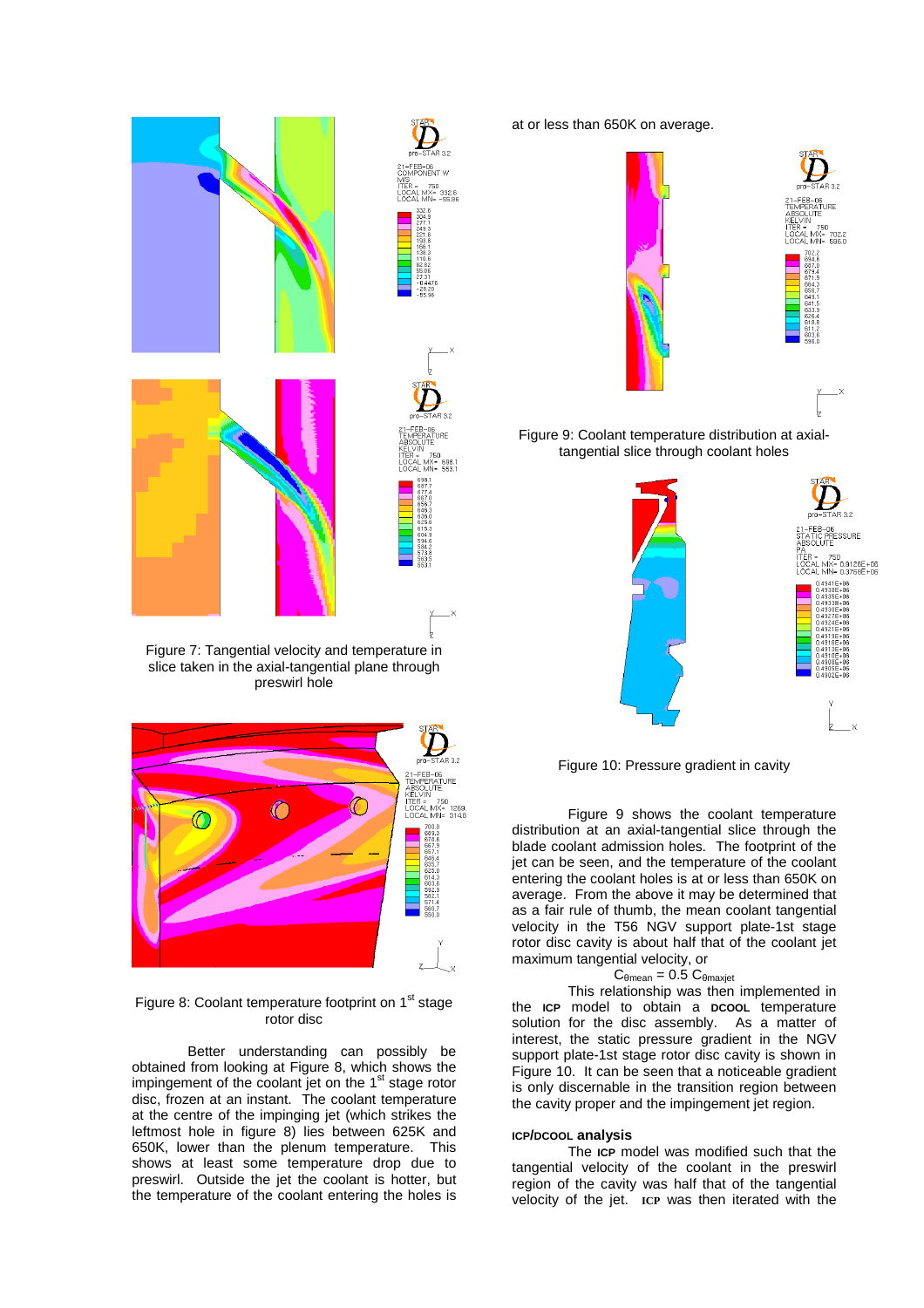



Figures 11 and 12 show comparisons of the temperature distribution predictions of the disc assembly sector for C<sub>θmean</sub>/C<sub>θmaxjet</sub> values of 1.0 and 0.5 with views from above and from below respectively. No blade aerofoils are shown, only the blade platforms, and several blade shanks are not shown in each blade row to display the disc rims. The blue rectangles in the rim of the disc are the spaces between the blade shanks containing coolant air (the blade root coverplates are not displayed). Similarly, the blue lines between the spacers and their upstream discs indicate the scalloped holes through which the cavity coolant air escapes.





Disc 1

 $C_{\theta mean}/C_{\theta maxjet} = 0.5$ 

Disc 3

Disc 4

Disc 2

NGV support plate

> The reduction in C<sub>θmean</sub>/C<sub>θmaxjet</sub> value from 1.0 to 0.5 led to an increase in the coolant temperature relative to the  $1<sup>st</sup>$  stage rotor disc. The effect of the rise in coolant temperature is most visible in the  $1<sup>st</sup>$  stage rotor disc temperature distribution at radii larger than the rim of the 1-2 spacer (the blade firtrees, shanks and platforms), leading to a platform temperature rise of the  $1<sup>st</sup>$ stage rotor blades of some 150K. The 1<sup>st</sup> stage rotor blade platform temperature is now comparable to the NGV platform temperature. The NGV support plate temperature between the preswirl holes and the NGV platforms has increased some 100K. At radii less than the rim of the 1-2 spacer, however, the temperature distribution of the  $1<sup>st</sup>$  stage rotor disc is practically unchanged.

disc assembly conduction code **DCOOL** to obtain the temperature distribution in the disc assembly.